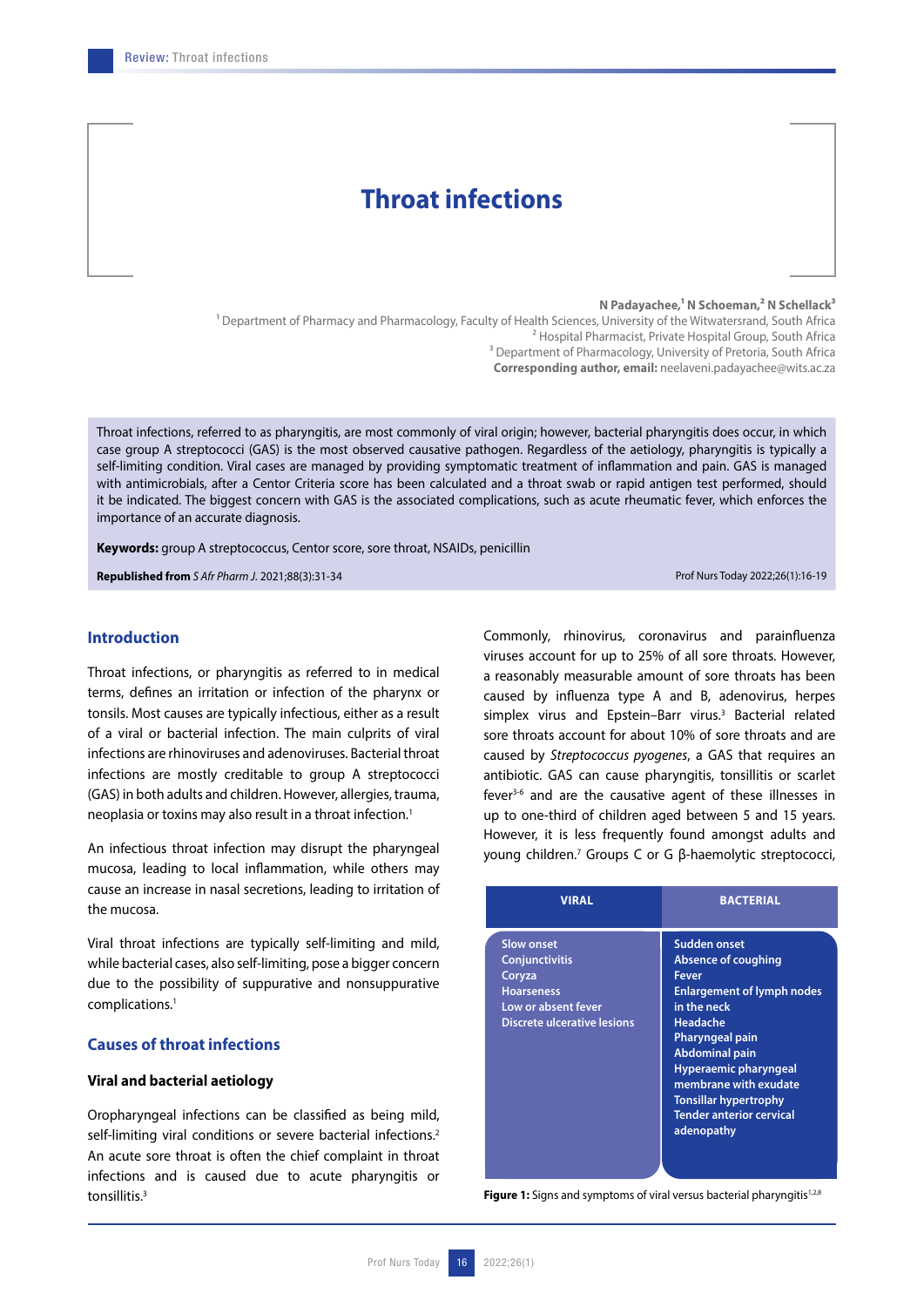*Mycoplasma pneumoniae and Chlamydia pneumoniae* can be pathogens as well.<sup>2</sup>

#### **Signs and symptoms**

Acute pharyngitis caused by group A, C or G β‐haemolytic streptococci presents similarly from mild illness to severe pharyngeal pain, fever, chills, and abdominal pain. Conjunctivitis, coryza, cough, hoarseness, or discrete ulcerative lesions of the buccal or pharyngeal mucosa symptoms indicate a viral source; however, a hyperaemic pharyngeal membrane with exudate, tonsillar hypertrophy and tender anterior cervical adenopathy is of bacterial aetiology. Furthermore, a strawberry tongue and an erythematous rash indicate scarlet fever caused by *S. pyogenes.*2,8 Figure 1 outlines the main differences in the presentation of a viral pharyngitis compared to a bacterial case.

#### **Diagnosis**

Due to the difficulty in distinguishing between a viral and bacterial sore throat, prediction rules or clinical scoring tests were established based on signs and symptoms to determine the necessity for an antibiotic. A commonly used tool to identify a streptococcal infection is the Centor Criteria score.<sup>5</sup> If the patient presents with three or four of the symptoms listed in Table I, a streptococcal infection is suspected (Figure 2).

**Table I:** Centor Criteria score5

Tonsillar exudate Tender anterior cervical adenopathy Absence of cough Absence of history of fever > 38 °C

At-risk patients, such as those of advanced age, have respiratory or immunocompromising comorbidity and a long duration of symptoms need to be monitored and treated accordingly.<sup>5</sup>

Rapid antigen testing can play an additional role in confirming a strep A infection for sore throat as they are quicker than an agar plate test, have a 95% specificity and their sensitivity increases in the presence of positive clinical symptoms. Furthermore, they are more affordable than a throat swab culture; however, their use in adults has been well documented while children's data is lacking.<sup>7</sup> The rapid test or a throat swab, although valuable tools, are usually only used when the Centor Criteria score confirms a streptococcal infection or when the risk factors such as a history of acute rheumatic fever, rheumatic heart disease or exposure to a streptococcal infected person are confirmed.<sup>8</sup>

### **Complications of group A streptococcus**

Acute rheumatic fever is a complication that occurs from infection with GAS. This autoimmune reaction affects multisystems which resolves unless there is cardiac valvular damage (rheumatic heart disease). Rheumatic heart disease affects 60% of patients who have had acute rheumatic



Figure 2: Adapted from the Clinical Scoring Rule guide for identifying and treating a streptococcal (bacterial) infection and a viral throat infection<sup>9,10</sup>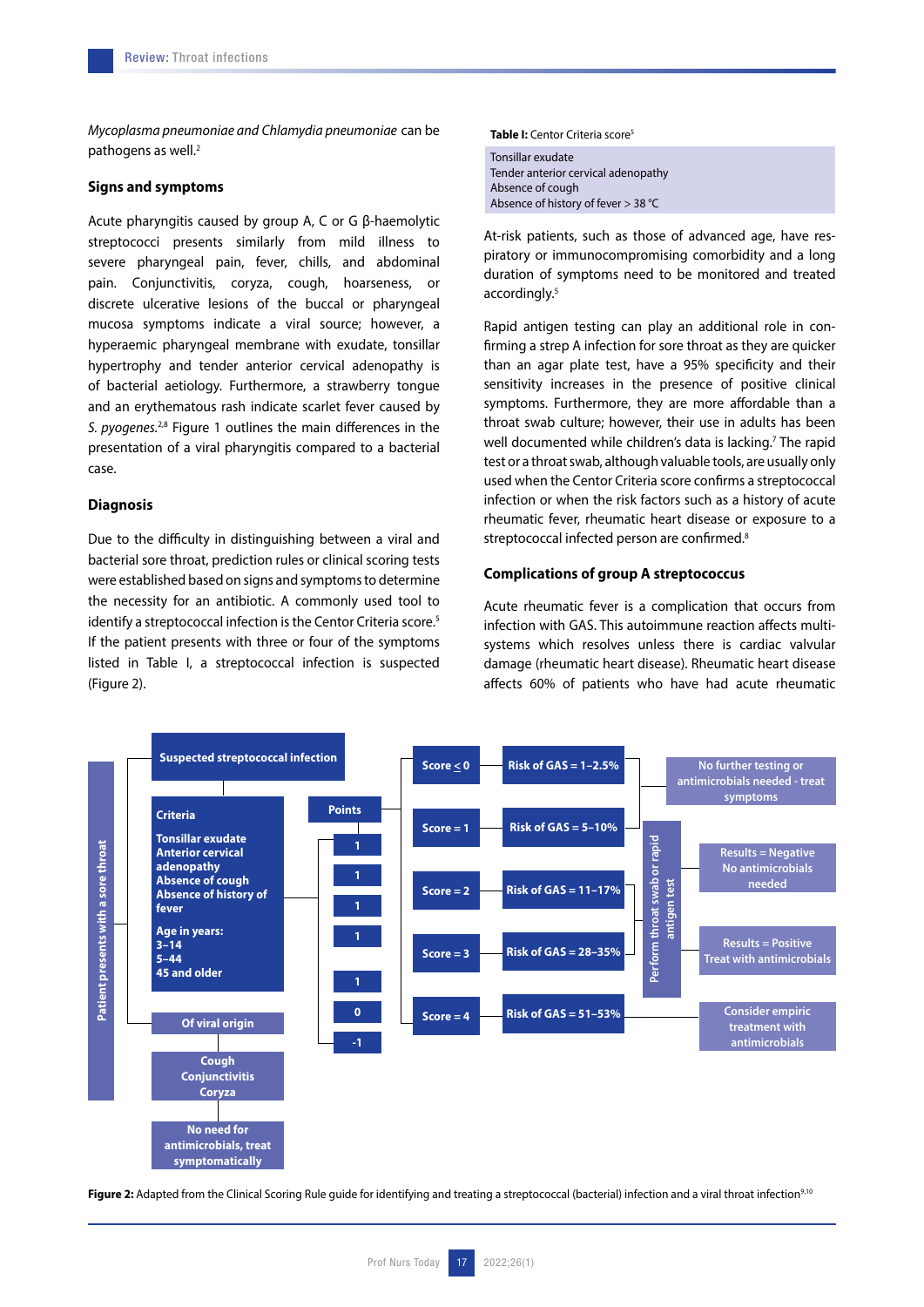|                                                | <b>Paediatric patients</b>                                 | <b>Adult patients</b>                                                | <b>Duration</b>                       |
|------------------------------------------------|------------------------------------------------------------|----------------------------------------------------------------------|---------------------------------------|
| <b>Penicillin VK</b>                           | < 27 kg: 250 mg twice daily<br>> 27 kg: 500 mg twice daily | 500 mg twice daily                                                   | 10 days                               |
| <b>Benzathine</b><br>penicillin                | 3-5 years: 600 000 U<br>$>$ 5 years: 1.2 MU                | $1.2$ MU                                                             | Single dose                           |
| <b>Amoxicillin</b>                             | 50 mg/kg once daily<br>(Max 1 000 mg)                      | 50 mg/kg once daily or 500-1 000 mg<br>twice daily<br>(Max 3 000 mg) | 10 days                               |
| <b>Recommendations for beta-lactam allergy</b> |                                                            |                                                                      |                                       |
| <b>Azithromycin</b>                            | 10-20 mg/kg once daily                                     | 500 mg once daily                                                    | Paediatrics: 5 days<br>Adults: 3 days |

**Table II:** Antimicrobial treatment options in GAS pharyngitis. (Adapted from Brink AJ, Cotton MF, Feldman C, et al.)15

fever.11 Resource-limited countries have a ten-fold higher incidence of GAS infections in combination with rheumatic heart disease.<sup>8</sup>

Additionally, post-streptococcal glomerulonephritis is another complication of GAS caused by a previous skin or throat infection.<sup>12</sup> In underdeveloped countries, it is an epidemic; however, it affects mainly the elderly in developed countries.13

## **Management of throat infections**

In the treatment of GAS related throat infections, one must provide symptomatic relief, reduce the period of the condition, prevent nonsuppurative and suppurative complications, decrease the risk of passing the pathogen onto someone else and lastly, reduce the use of antibiotics as summarised in Figure 3.14

# **Pharmacological treatment**

## *Antimicrobial treatment*

If GAS is suspected, empiric treatment, as highlighted in Table II, should be initiated. Due to its narrow spectrum, low cost, low profile for side effects, proven safety, and excellent patient compliance (a single intramuscular dose), benzathine penicillin (Pen G) is still the drug of choice to treat GAS pharyngitis. Several other beta-lactam antimicrobials exist for the treatment of GAS pharyngitis, as outlined in Figure 3. In the case of a penicillin allergy, macrolides may be used. Lastly, not indicated in the table is the treatment option of first-generation cephalosporins, like cephalexin. However, as broader spectrum antimicrobials have an increased cost implication and risk for the development of GAS resistance, amoxicillin is preferred.<sup>1,14,15</sup>

### *Corticosteroids*

In patients with severe exudative pharyngitis, corticosteroids like dexamethasone and prednisone have been shown to improve symptoms. However, it is only indicated to be used in selective patients with severe swelling or odynophagia.<sup>1</sup>

#### **Symptomatic treatment**

If the symptoms indicate a viral infection, then no antimicrobials are recommended, and treatment should instead be aimed at symptomatic relief for the patient.<sup>14</sup>

#### **Pain management**

A variety of over-the-counter (OTC) products are available to assist in managing pain in throat infections. Paracetamol and nonsteroidal anti-inflammatory drugs (NSAIDs) are typically used to manage pain, fever and inflammation.<sup>16</sup> Lozenges and mouth and throat sprays containing benzydamine may alleviate symptoms in both viral and bacterial pharyngitis by treating the inflammation and providing analgesic and anaesthetic effects to provide targeted pain relief. Furthermore, antiseptic mouth and throat sprays may also assist in the prevention of a secondary bacterial infection.<sup>17,18</sup>

Lozenges and mouth and throat sprays may also provide local anaesthetic properties, as well as disinfectant and antiinflammatory benefits.<sup>17,18</sup>



**Figure 3:** The five focus areas of pharmacologically managing pharyngitis<sup>1,14-18</sup>